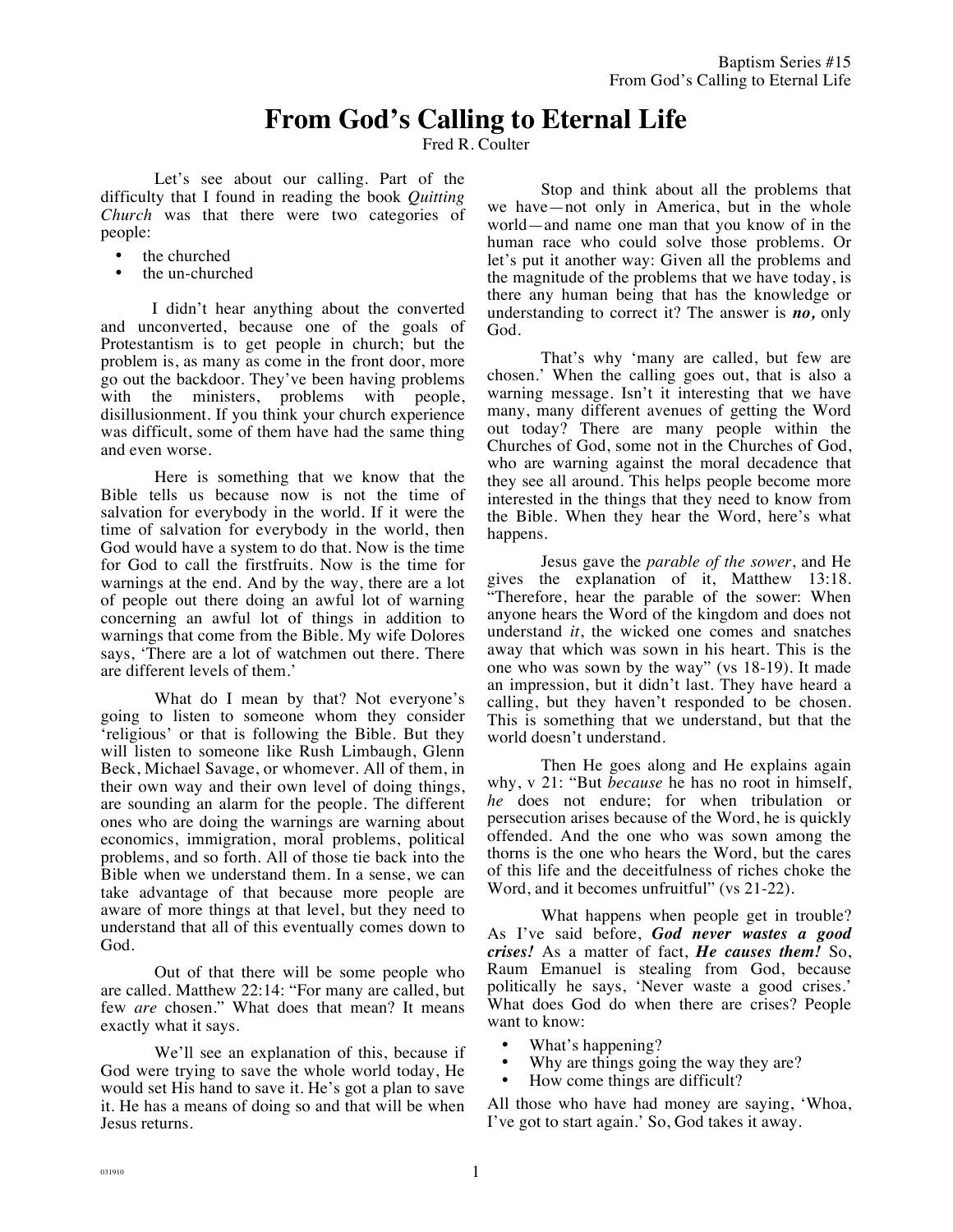Verse 23: "But the one who was sown on good ground, this is the one who hears the Word and understands, who indeed brings forth fruit and produces—one a hundredfold, another sixtyfold and another thirtyfold." The ones who produce and come into the good ground are those who are chosen because they repent. There is a process that God uses to begin to work with people. It's quite a process when we understand it.

Here's a principle: When there're troubles and difficulties that come along and people are trying to find and understand it, many people turn to God. Sometimes they don't know where to go. Sometimes they end up saying, 'God, where are You?' I don't know if that happened in your life when you first began, but here's a principle in how God begins to deal with people. This is important for us to understand because God has not forgotten the rest of the world. He'll take care of those later, as we know through the Holy Days.

This is going to be important for us to realize also, because there will be new people coming along. The inquiries that we're getting from ChurchatHome.org and CBCG.org, and we are getting more requests for baptism; also, with the Bible, there are many second generation children who have forsaken the way who are coming back and who are finding their way—so all of this all fits together. We are going to experience here, I think in the next year or two, given the circumstances that we have, we're going to find that there are going to more people who want to find out about God. There will be more who will follow through and search out to seek God, which is the thing that they have to do. Where is God?

There are plenty of Bibles around. And nearly all the Bibles that are there will give the basic information to help people begin to answer the call. With *The Holy Bible in Its Original Order*, we have all of the errors of Protestantism corrected out of the *King James Version*. I'm going to work up a special study on that, because in going through and developing *How to Understand Paul's Difficult Scriptures Concerning the Law and Commandments of God*, it's evident that every incorrect translation of the *King James Version* of the Bible is the basis for every single one of their wrong doctrines and misinterpretations, almost every single one.

They'll have to come to the point that they really want to know and understand the Truth and this is where the things that we are dong through ChurchatHome.org and CBCG.org, which combined now we are well over 50,000 distinct visitors every month. So, we're beginning to reach out to more people. We hope that that will expand even more. But here's the basic thing.

2-Chronicles 15:1: "And the Spirit of God came upon Azariah [a prophet] the son of Oded. And he went out to meet Asa... [king of Judah] ...and said to him, 'Hear me, Asa, and all Judah and Benjamin. The LORD *is* with you **while you are with Him**...." (vs 1-2). Here's a great principle to understand: *two cannot walk together unless they agree!* With God, we must agree with Him. Too many people want God to agree with them. Then that turns everything upside down.

"...And **if you seek Him**... [When you start seeking God something happens, as we will see right here, and we'll explain that this is New Testament doctrine as well.] ...He will be found by you. But if you forsake Him, He will forsake you" (v 2).

Unfortunately, after God blessed Asa for seeking Him, he forsook Him, and everything went to 'H in a HB.' You know what that is. The first 'H' you understand, the 'HB' is a *hand-basket*. We'll see some parallels that we have here in what's happening in America and different nations around the world.

Verse 3: "And for a long time Israel *had been* without the true God..." Israel and Judah have always had a zeal for God, but not according to knowledge. As we have seen, the three major counterfeits of worldly Christianity are:

- Sunday
- Lord's Supper, Eucharist, Communion<br>• Holidays
- Holidays

God has three major things that He also uses, which are the real thing and the three that worldly Christianity has are the counterfeit. God has:

- The Sabbath—because the Sabbath is a special day in which God puts His presence for those who are seeking Him
- The Christian Passover
- The Holy Days

Sunday is the wrong day and takes away from God and you can be very well intended and have good intentions, but remember, good intentions pave the way to hell. Even every sin, except the most malicious, starts out with a good intention. So, intentions may or may not count, depending on how people pursue and seek God.

"...without the true God, and without a teaching priest, and without law" (v 3). Today we're living in a lawless society. View what's going on in Washington, D.C.—Washington, D.L.C., the District of Liars and Corruption—it's on full display.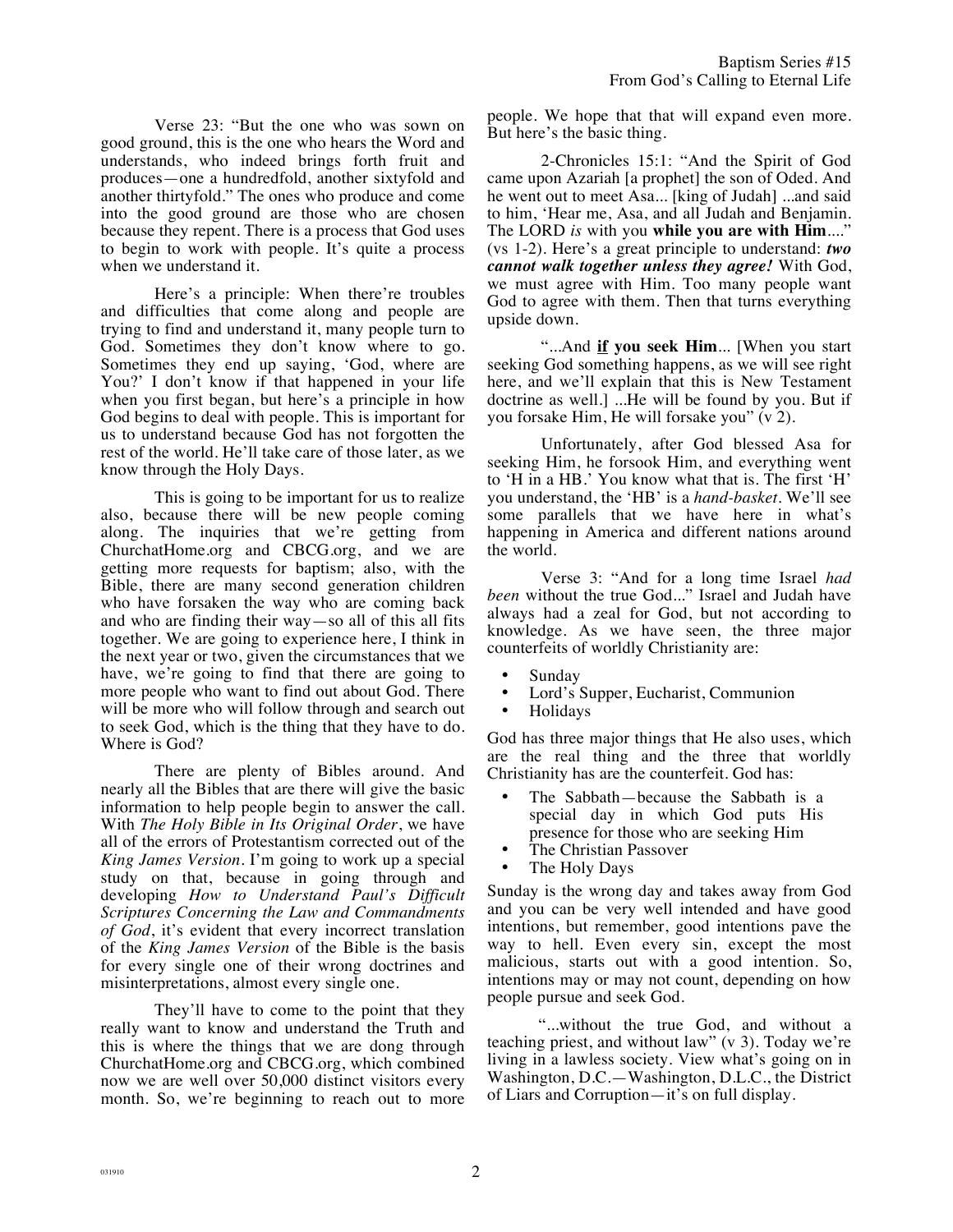Verse 4: "And when they turned in their trouble to the LORD God of Israel, and sought Him, He was found by them." That's the key. What we need to do with Church at Home is take advantage of the troubles and difficulties that are happening and appeal to people.

- Why are they happening?
- Why is your life the way that it is?
- Why is the church that you've been going to falling apart?
- Why do the ministers have sex problems and drinking problems and disillusionment problems and why are they leaving after five years tenure on the average?
- Why do these big mega-churches become so carnal? They start out as a good thing and they're no more than a big shopping center and all the little churches are falling apart and coming to nothing.
- What is happening?
- What is the message of God to every one of you?

We can explain it, because this is the same situation.

Verse 5: "And in those times *there was* no peace to him who went out, nor to him who came in, but great tumult *was* upon all the inhabitants of the lands." What do we have today? *Unemployment, crime, sickness, disease, war, corruption, all of those*; all the result of it!

Verse 6: "And nation was destroyed by nation, and city by city, for God troubled them with every adversity." That's exactly what's happening today. We have dedicated adversaries against us, because we've left God.

Verse 7: "But you be strong and do not let your hands be weak, for your work shall be rewarded.'…. [what did they do?]: …And when Asa heard these words, and the prophecy of Oded the prophet, he took courage and put away the abominable idols out of all the land of Judah and Benjamin, and out of the cities which he had taken from mount Ephraim. And he renewed the altar of the LORD before the porch of the LORD. And *he* gathered all Judah and Benjamin, and the strangers with them out of Ephraim and Manasseh, and out of Simeon; for they fell to him out of Israel in great numbers, when they saw that the LORD his God *was* with him" (vs 7-9). That's how God worked with Israel. Now today, He still works with Israel as a nation, but not in the spiritual sense that He did back here in this particular case.

Let's see how God deals with individuals. We will see the mechanism that God uses. This is why in every one of our lives you can look back and you can look and you can remember the time that something happened, almost like a switch went on in your mind. I remember the first time that I started to seek God. I had a lot of problems in my life. I was going to San Mateo Junior College, later the College of San Mateo. I lived in Burlingame, which was right close there. I was a chef in a restaurant. I had quite a few problems and I was just out walking one night. I didn't know anything about God. I attended church once in a while growing up. At this time I must have been about 25-26, somewhere around there.

I was out walking at night and I looked up through the fog from the Bay Area there and saw some stars and I said, 'God, I remember that You said if you seek, you shall find. I'm in trouble and I need Your help.' It was a complicated thing to answer that prayer, because I worked Monday, Wednesday, and Friday from three in the afternoon till midnight, actually four to midnight. Went to school in the daytime. Tuesday, Thursday, and Saturday I did all my homework. I had no television, no radio in my little apartment, but I did have a radio in my little Nash Rambler. I always had my radio tuned to the classical music station and never changed it. So, one night as I was driving, after I had been studying, turned the radio on in the car, and there was Bach, the worst Bach, the Brandenburg Concertos. Everyone of them sounded like the dirge. I said, 'Oh, I can't stand it.' So, I turned the dial and guess what I heard? The *World Tomorrow Program*. As soon as I heard it I said, 'That's it!' So, I wrote.

Here's how the process works spiritually. God has a special message for choosing. It's not everyone who wants to, or everyone who hears the Bible and they get excited about it for a little while, but for those who respond. This is what the Protestants don't understand. How many have heard Franklin Graham interviewed on television? The good Catholics on Fox News have him there to show his Christmas tinker toys for all the little kids overseas. Then they ask him about Christ and the return of Christ, and they say, 'When is Jesus going to return?' What is the first answer? 'He may come tonight.' Why do they answer that? *Because they don't know when the 'rapture' is going to come*, so He may come tonight. But that doesn't mean that He's coming to the earth. I think they're going to have a lot of surprises in store. It's not going to work quite that way.

God is selective because the warning goes out, the word goes out, and in America they have four Bibles average in every household. They can pick it up and read it if they want to.

But here's the key, John 6:44: "No one... [this is pretty exclusive] ...can come to Me unless the Father, Who sent Me, draws him; and I will raise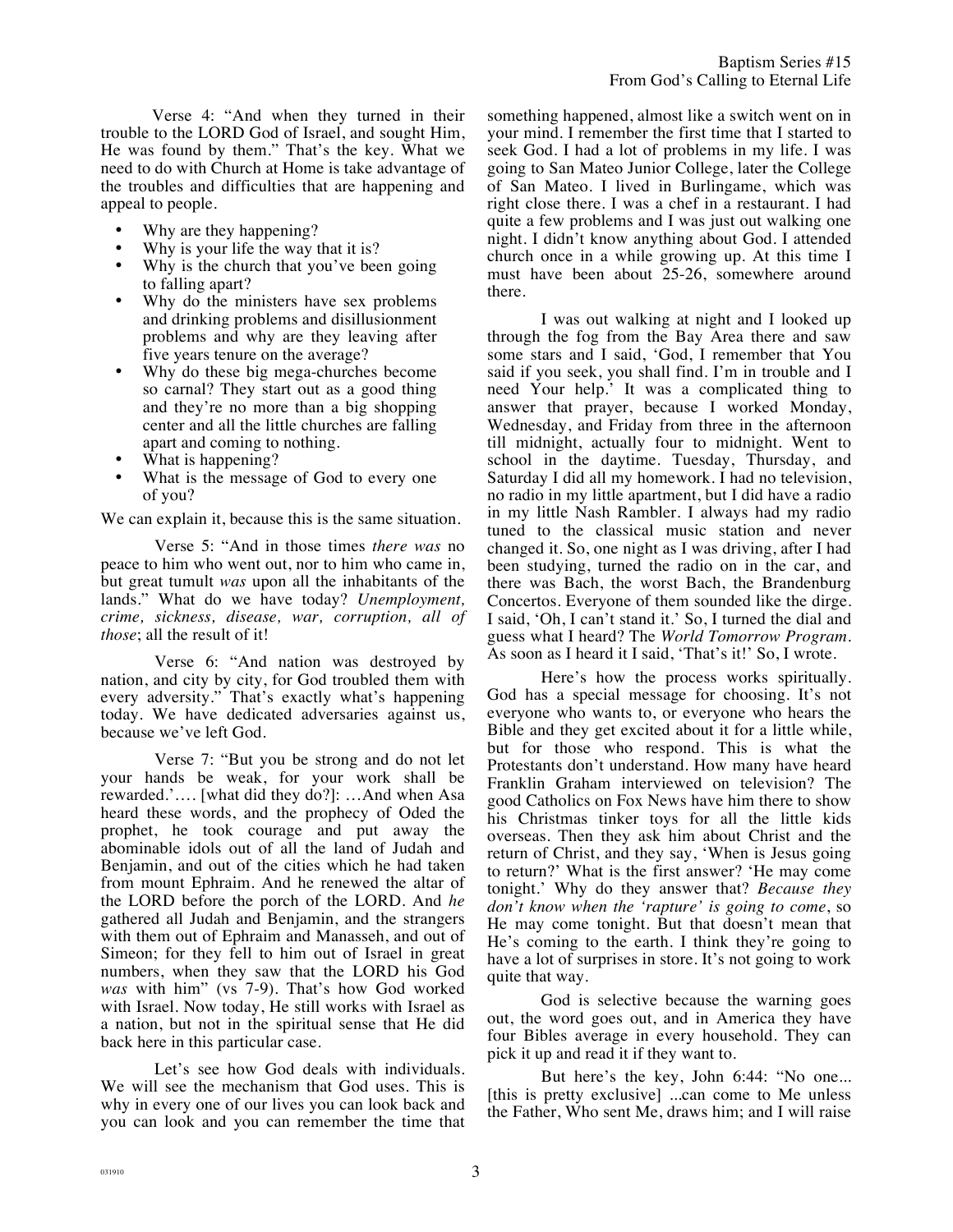him up at the last day." How does God do that? *He says seek Him, but no one can come to Christ unless the Father first draw him!* How does that work?

Verse 45: "It is written in the prophets, 'And they shall all be taught by God.'...."—which is an interesting statement. Everything you know from the Bible has come from God. When you read the Bible, and you believe it and you follow it, God is the One Who is teaching you. As you go along and you study the Bible, you have many of these times where 'ping' the light goes on and, 'Oh, I understand that.' That's God working with you. We'll see how He works with you here.

"...Therefore, everyone who has heard from the Father... [in this particular way God is working with them] ...and has learned, comes to Me" (v 45). That means comes to Him in repentance.

How does God do this? Just put in your margin there or in your notes: God does it by what is called the *'eyes of God.'* It says in 2-Chron. 16, 'the eyes of God go to and fro through the earth seeking those who are seeking Him.' That's how you make connection with God.

Let's see something about *the eyes of God* Let's see what Jesus says. Maybe you've read this Scripture, but maybe you've never followed through to really understand it. God has a mechanism that He uses all the time. This tells us something maybe you haven't understood in the past.

Revelation 1:4: "John to the seven churches that *are* in Asia: Grace and peace *be* to you from Him Who is, and Who was, and Who *is* to come; and from the seven spirits that are before His throne."

- What are those seven spirits?
- How do they work?

Verse 5: "And from Jesus Christ, the faithful Witness, the Firstborn from the dead, and the Ruler of the kings of the earth. To Him Who loved us and washed us from our sins in His own blood."

- What are the seven spirits of God?
- What do they do?

Revelation 5:6 answers the question: "Then I saw, and behold, before the throne and the four living creatures, and before the elders, *was* standing a Lamb as having been slain, having seven horns and seven eyes..."

- What are the seven horns?
- What is a horn in the Bible? *A king or a leader!*
- Where are these seven horns? *In His head!*
- Who is the head of the Church? *Christ!*
- How many churches are in Rev. 2 and 3? *Seven!*
- Could it be that those seven horns represent the seven churches? *Very likely!*

"...and seven eyes, which are the seven Spirits of God that are sent into all the earth" (v 6).

God knows what's going on, on the earth, at all times. If someone is seeking God, he or she can find Him if they seek Him with all the heart. If they're just in trouble, and they say, 'Oh, Jesus, save me,' and God intervenes to bring them out of their trouble and they say, 'Well, thank you, Lord,' and go on with their lives, they're not seeking God. They're just having remorse because of the problems that they are in. That happens to a lot of people.

What happens when a person really comes to a point in their lives, because of the circumstances that they are in, God uses that in combination with the seven spirits *to lead them to repentance*. That's how the Father draws them.

Now let's read another verse that we have read many, many times, but let's add that to this. We find that the process of calling for conversion and being chosen is actually a joint project. It says in John 6 that 'none can come to Christ unless the Father draw him.' We find what Jesus says here in:

John 14:6: "Jesus said to him... [After Thomas said, 'How can we know the way?'] ...'I am the Way..." The *only way* to God is through Jesus Christ. You have to be searching for the way out of your trouble, out of your mess, out of the spiritual things that you are going through, *through Christ! He is the way!* That applies to everything from that point forward in everything that we do.

"...and the Truth..." (v 6). This is what we need. When we're out there and don't know the Truth, when we're out there and have a lot of problems coming down upon us, we don't know where we're going, we don't know what is happening, we don't know how our lives are going to turn out. Maybe we've messed them all up and everything is in a mess and ruined. We'll see what has to happen in that.

Do you want the Truth?

The real point of the beginning of *God choosing you*, or anyone that He chooses is:

- Do you really want the Truth?
- Do you love the Truth?
- Do you want to live by the Truth?

## *That can only come through Christ!*

"...and the Life..." (v 6). People realize that this physical life, being a mess, there's got to be something better, not only physically, but also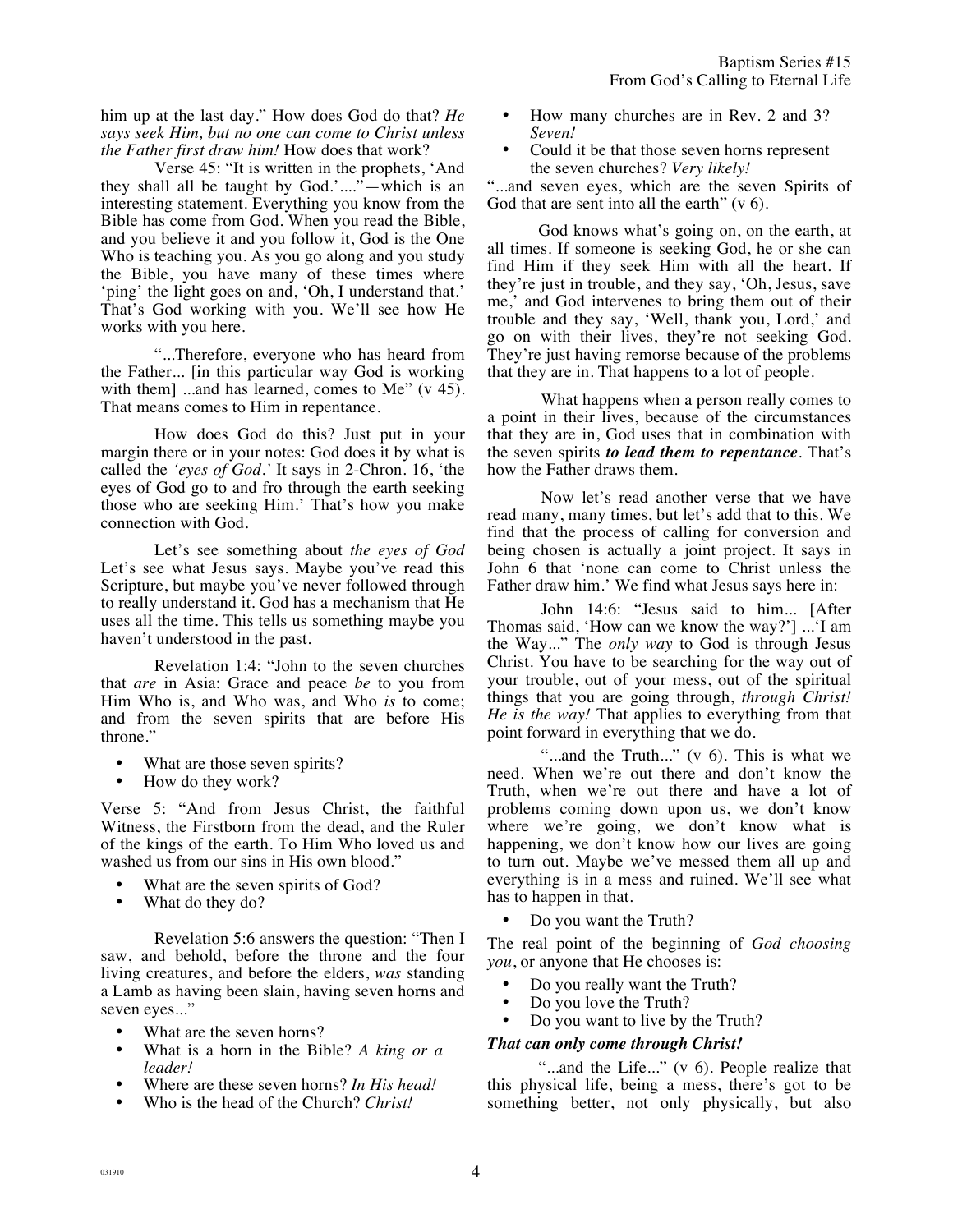spiritually. The only way to eternal life is through Christ.

Now notice the joint participation of Christ with the Father: "...no one comes to the Father except through Me." (v 6)

Let's go back and read John 6:44 again and put those together. **"No one can come to Me unless the Father, Who sent Me, draws him..."** So, you see it is a joint process. This is where the dividing line for all 'religions' takes place, because if you want to follow Christ as *the Way*, that means you want to walk in His footsteps. He is *the Truth* and you want the Truth. What is this going to do with every other religion in the world? You start proving.

- Do they have the Truth?
- What is the Truth?

Then another thing takes place: you want to know about the Truth. Remember when you first began to understand about the Truth? Today, we don't have to listen to a half-hour program and then write in for a booklet. We don't have to write in for a magazine; now we have it all online 24/7 around the world. I just hope and pray that every Church of God website will be out there actively working with people, calling people, drawing people, being used as a instrument in God's hands.

The way to reach people, and there are more people, is a whole lot faster and more in depth, and they can learn and they can find things. I had an email from some people the other day and says, 'I've listened to you and studied you for two years on the Internet and I want to be baptized.' I get e-mails, 'I'm getting my life straightened out.' We do have a prison program, too. We send out the paperback edition of the Bible free. All they have to do is ask for it. We know there may not be many conversions with the inmates, but at least if it can help them pull away from criminal thinking and be productive in the society, we're happy to do that. So, that's our part for our community service.

Let's see how God uses circumstances. Let's combine this all together now. Circumstances, wanting to find out about God, the seven Spirits of God finding those who are trying to seek Him. You might liken those like satellites, or these drones. These spirits are not spirit beings, they are called *eyes,* because *they are a spirit apparatus that God has made for the very purpose of finding out what's going on on the earth,* where He does not have to come down here to find out.

Although God can know anybody's thoughts at any time if He wants to tune in to them. God is all-mighty, all-powerful, but this is how He does it. This becomes the mystery of the Kingdom of God. How does God send a warning and a message out to so many people and 'many are called, but few are chosen,' how does He do it? *Through circumstances, through one of the seven spirits, and through conviction of sin!* We find that all wrapped up here in Luke 15 under the parable of the prodigal son.

Luke 15:11: "Then He said, 'A certain man had two sons; and the younger of them said to *his*  father, "Father, give me that portion of the property which falls to me." And he divided to them *his* living. And not many days after, the younger son gathered everything together *and* departed into a distant country. And there he wasted *all* his substance, living *in* debauchery'" (vs 11-13).

Like so many people, they think, 'I'm grown up, I'm on my own. I'm out of here.' And lo and behold, they're confronted with adult challenges. Sounds like he went to San Francisco first, if he lived on the West Coast, but not quite, because they don't have swine farms in San Francisco.

Verse 14: "'But after he had spent everything..." People have to be brought low. People have to be humbled—mentally, spiritually, some cases physically. Those are the crises of life that God uses to deal individually with us. If we respond to God, then we will see something else happens, too, because of these circumstances.

"...there arose a severe famine throughout that country..." (v 14). Nothing worked out the way he thought. Today we can put this in terms of runaways, drugs, divorce, remarriage, employment problems, all of those things, personal sins, obsession with sex. One told Tiger Woods he ought get a Christian counselor and not a Buddhist counselor, because that would be more credible. There's a good example of someone who went to the bottom, but didn't respond to God. He's responding back to himself and what *he* wants to do. Maybe he will improve his behavior, have to wait and see, we don't know.

But nevertheless, so here are the circumstances. "...and he began to be in need. Then he went and hired himself out to one of the citizens of that country, and he sent him into his fields to feed swine" (vs 14-15). There's no more dirty, unclean job to a Jew than going out and working in a swine house. For all of those from Iowa it may smell like money back there, but it still stinks and it is dirty.

Verse 16: "And he was longing to fill his stomach with the husks that the swine were eating, but no one gave *anything* to him." Something began to happen and this is the point then, where God begins to choose someone, if they will further respond to Him.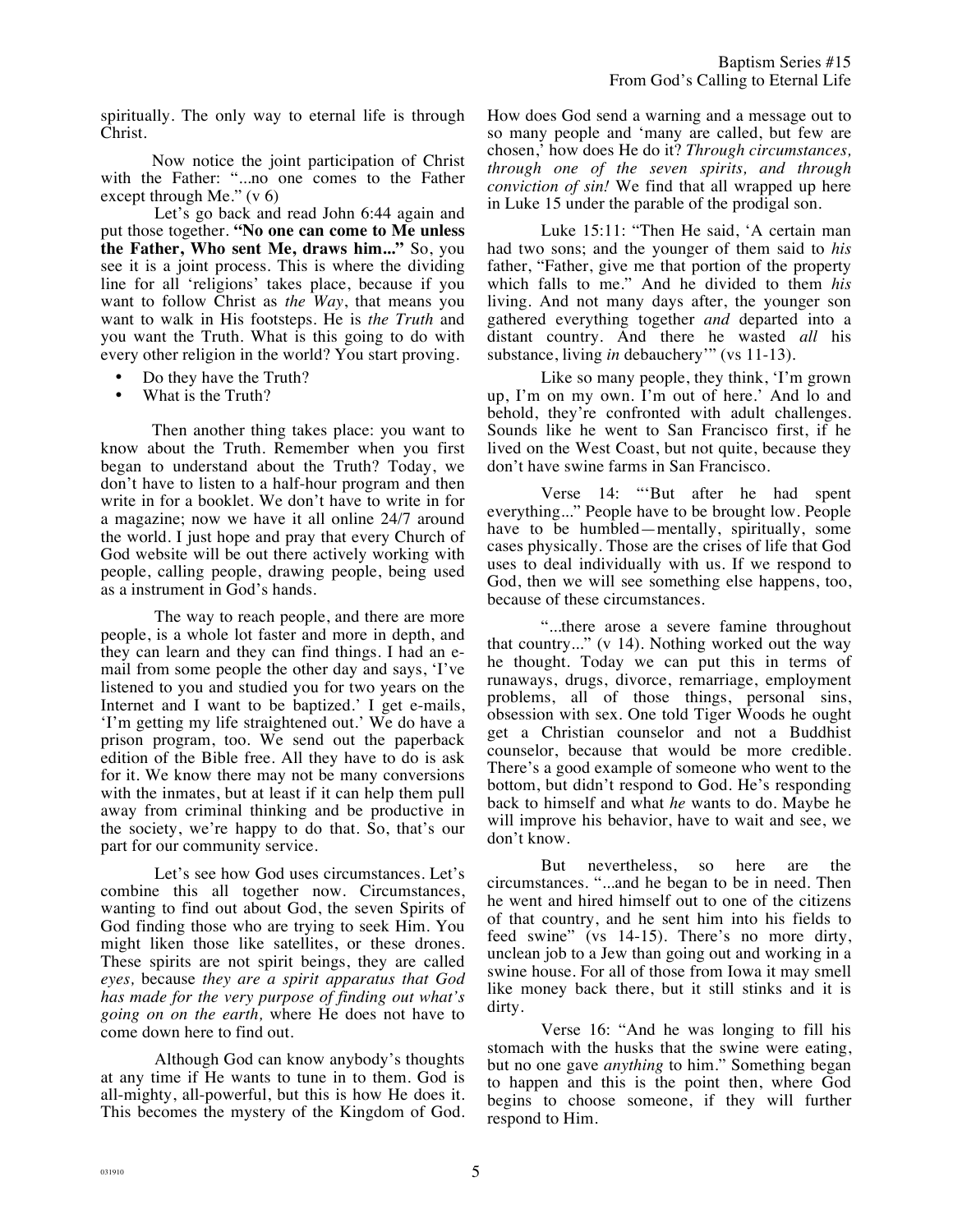Verse 17: "And **when he came to himself**...'" Key thing!

- You've got to admit the truth
- You've got to admit your errors
- You have to confess your sins to God and let's see what God does at this point

Rom. 2—here's what God does. When God begins dealing with us and we begin responding back to God that way, and we've been thoroughly been beaten up by circumstances, whether they're economic, emotional, religious, sexual, drugs, divorce, remarriage, whatever, and *we start coming to ourselves.* We start admitting when we come to ourselves that *we've sinned!* Then here's what God does. He's talking to the Jews who severely judge people for their lack of religiosity.

Romans 2:3: "Now, do you think yourself, O man, whoever is judging those who commit such things, and you are practicing them *yourself*, that you shall escape the judgment of God?" What happens when you first come to a conviction of sin? *You say, 'I've been wrong.'*

Verse 4: "Or do you despise the riches of His kindness and forbearance and longsuffering, not knowing that the graciousness of God leads you to repentance?"

So, *through the grace of God He starts leading you to repentance!* How many people have said, 'The first time I prayed and confessed my sins, it was'—and you do it to God, you don't go to a priest. You're never honest to a priest. I've never found a Catholic that told me they really told him everything. You confess them directly to God and Jesus Christ. What happens? *You probably cry a lot!* You probably confess how evil and miserable and wrong that you have been. After you're done, you feel like a great burden has been lifted. *It has, because God is with you to lead you to repentance!*

What is this repentance supposed to do? Some people can just get up and walk away and forget it. If that happens, then the Spirit of God, one of the seven spirits that may have been working with them, pulls back. The work of God the Father and one of the seven spirits is to find out what's going on and for the Father to begin drawing that individual. If they stop responding to God, then God will pull back from them.

## (go to the next track)

When God leads us to repentance, let's see what happens; let's see how this works. Repentance means *a change, a stopping, a turning around, and going God's way!* That's why it is *'the Way, the Truth and the Life.'* You put it all together. Here's what has to happen.

Luke 15:17: "And when he came to himself, he said..." Each one of us have to come to ourselves; have to admit, yes we're sinners; have to understand that we as human beings do not know *the Way*. We do not know the Truth. We cannot give ourselves life. We are weak, we are fallible, and only God can save us, and only God can change our circumstances, and only God can impart to us eternal life. We'll see what has to happen after you come to yourself.

I remember when I was driving on down to Pasadena to be baptized, at that time they had a lot of *World Tomorrow* radio programs. This was back in 1960. I was baptized October 19, 1960. I remember driving along and hearing a program on repentance and what Jesus went through. Just south of Bakersfield there's a spot on Hwy 99 where they've got about eight or ten miles of these real tall eucalyptus trees. I went through there several years ago and they're still there. It was about 9:30 at night and I was on my way to Pasadena and I was crying and repenting and thinking. What happens, you have flashbacks to all of your sins and crimes and stupidity. That's what it means *to come to yourself!*

Here's what this man did: "...he said, 'How many of my father's hired servants have an abundance of bread, and I am dying of hunger? I will arise and go to my father, and I will say to him, "Father, I have sinned against heaven and before you"'" (vs 17-18)—admittance of sin, conviction of sin; conviction of sin that you want to turn and go the other way.

In this case, in the parable, the father is like God the Father. Here this young man went out and ruined his life, but there is salvation and redemption, because God made us so we could repent, and He would lead us to repentance and He made us so we can be redeemed. He made us so we can have our minds and our emotions repaired with the Spirit of God and get our lives straightened around, and then to live God's way.

So here's admittance of sin. "...I am no longer worthy to be called your son..." (v 19). You come to understand how worthless and wretched that human nature and human behavior is. A lot of people can do good things.

We're going to see the other son, who never went out and sinned, and when he did the foolish thing of comparing himself with his brother, he sinned; because all have sinned and come short of the glory of God. No human being can stand before God, other than a sinner, and you need God's grace and mercy and forgiveness. God uses all of these circumstances. Just think of what Jesus said to the apostles back in John 4. He said, 'Don't say it's four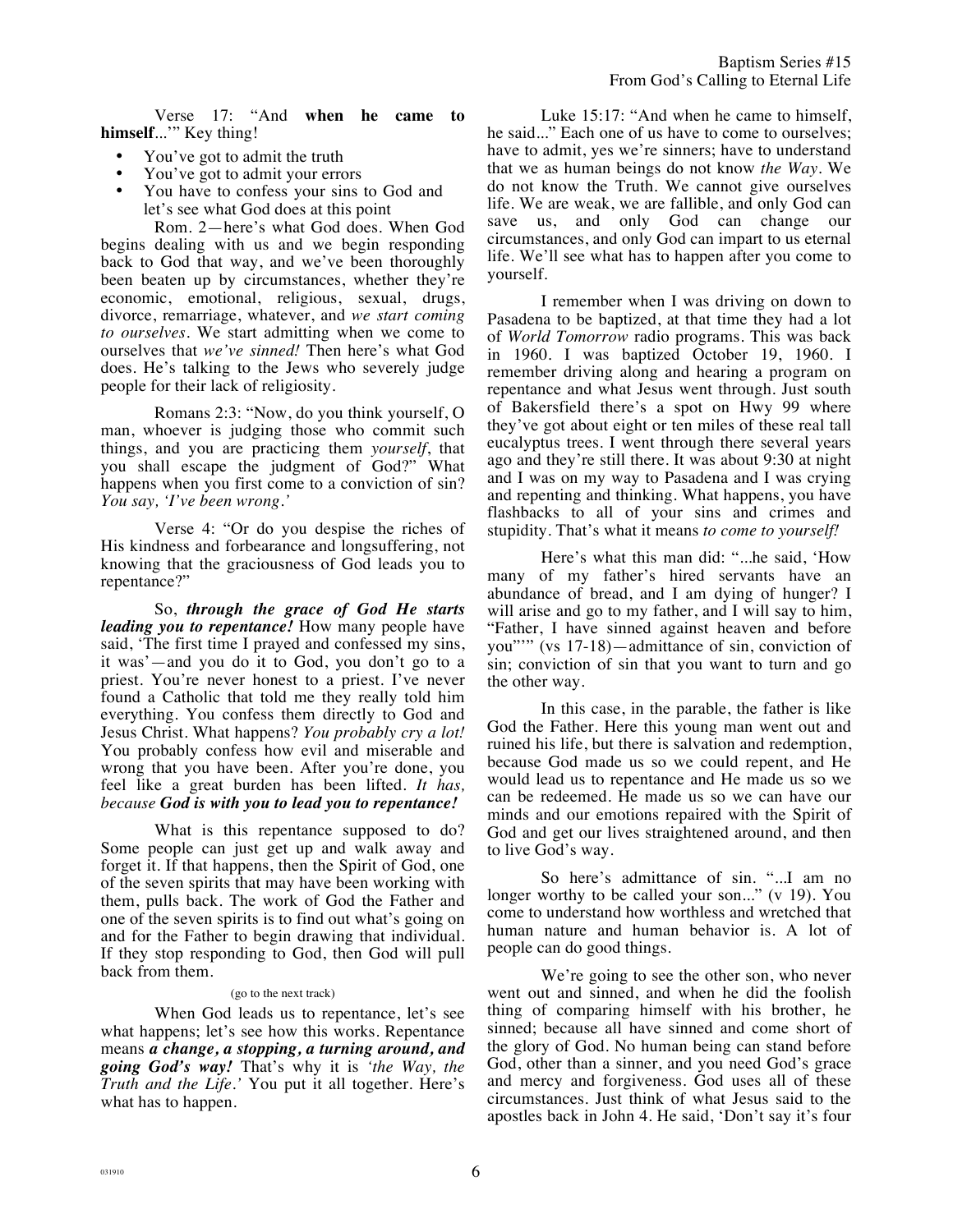months to the harvest. Look up for the fields are white unto the harvest.'

With the circumstances we have in the world today, let's think that maybe God is going to do a whole lot more than we ever figured in His time and in His way, and maybe this is His time and what we need to do is our part in helping preach the Gospel, do the things for new people. We've had the blessing and privilege of being able to study and grow in grace and knowledge and understanding:

- to know the Bible forward and backward
- to be able to understand these things
- to memorize them, to understand them

We're going to have the opportunity to help others come to the same point.

Verse 20: "And he arose *and* went to his father. But while he was still a long way off, his father saw him and was moved with compassion..." When the seven eyes of God are going to and fro in the world and He finds those who are seeking Him, and He begins to lead them, the process of repentance carries much further.

Let's add a little bit more in here from Isa. 55; it tells us some important things about seeking God, and it also tells us what we are to do. This is a spiritual operation that God has worked out with His Holy Spirit, with the seven spirits of God, with the angels of God, with the very fact that He created all human beings and gave every human being a *spirit of man* in him, and also put into human beings something He has not put into any other of His creation which is this: we have, what it says there in Ecc. 3, eternity in our heart. Meaning, every human being has a sense that there's more to life than this life, that there's something greater, that there's something beyond them. Now, the devil comes along and misleads a lot of people and pretends he's God, and so forth; but nevertheless, God has put that there.

Isaiah 55:6: "Seek the LORD while He may be found..." We know from prophecies that there's going to come a time when it's going to get so bad and be so much evil around that He's not going to be found by very many people.

"...call upon Him while He is near" (v 6). A lot of people think that God is way off in the universe someplace. Just because we can't see where the throne of God is, doesn't mean it's far away from the earth. After all, is it not the earth that's most important in His plan at the present time with human beings? *Yes, it is!* It's not on Jupiter or Saturn or Pluto, or on the moon that goes around Saturn called Titan. You listen to some of these programs,

'Oh, there may be life up in Titan.' But you know it's 490-degrees below zero. It's for the earth.

Here's the first step: If you're going to respond to God, *you have something to do.* You want God to help you, you want God to draw you, you want to be chosen by God:

Verse 7: "Let the wicked forsake his way, and the unrighteous man his thoughts... [It has to be a change of heart and mind and attitude.] ...and let him return to the LORD, and He will have mercy upon him; and to our God, for He will abundantly pardon." It's there; this is God's invitation

Then He tells you, 'I want you to understand something,' v 8: "'For My thoughts *are* not your thoughts, nor your ways My ways,' says the LORD." That's why Jesus said the first thing: *'I am the Way, and the Truth, and the Life.'*

Verse 9: "For *as* the heavens are higher than the earth, so are My ways higher than your ways, and My thoughts than your thoughts." God has a great plan that He says, *'The eye has not seen, the ear has not heard the things that God has prepared for those that love Him.'* We can only contemplate by reading some of the things in the Scriptures, what is it going to be like to be a spirit being?

The one I want to try out first after born again, which is at the resurrection, I want to walk through a wall. I want to understand what that's going to be like. What is it going to be like to be an immortal spirit being and to be free of all the carnality and all the pulls of the flesh and to be totally rid of the *law of sin and death* that plagues us and pulls us down? That's going to be something! God shows that if we do, He'll answer.

Let's see how all of this applies right here in this parable. What does this tell us in the parable?

- God is waiting<br>• God is willing
- God is willing<br>• God is merciful
- God is merciful<br>• God is kind
- God is kind<br>• He will forg
- He will forgive

And as He says there in Isa. 1, 'Though your sins be like scarlet, they'll be like wool.' We'll see that in operation right here:

Luke 15:20: "And he arose *and* went to his father. But while he was still a long way off, his father saw him and was moved with compassion... [Didn't we just read that? 'He will abundantly pardon.' It's another expression for compassion.] ...and ran *and* embraced him, and ardently kissed him."

God loves the world. God loves all the human beings that He has created. Since He's not calling all of them now, then their time will have to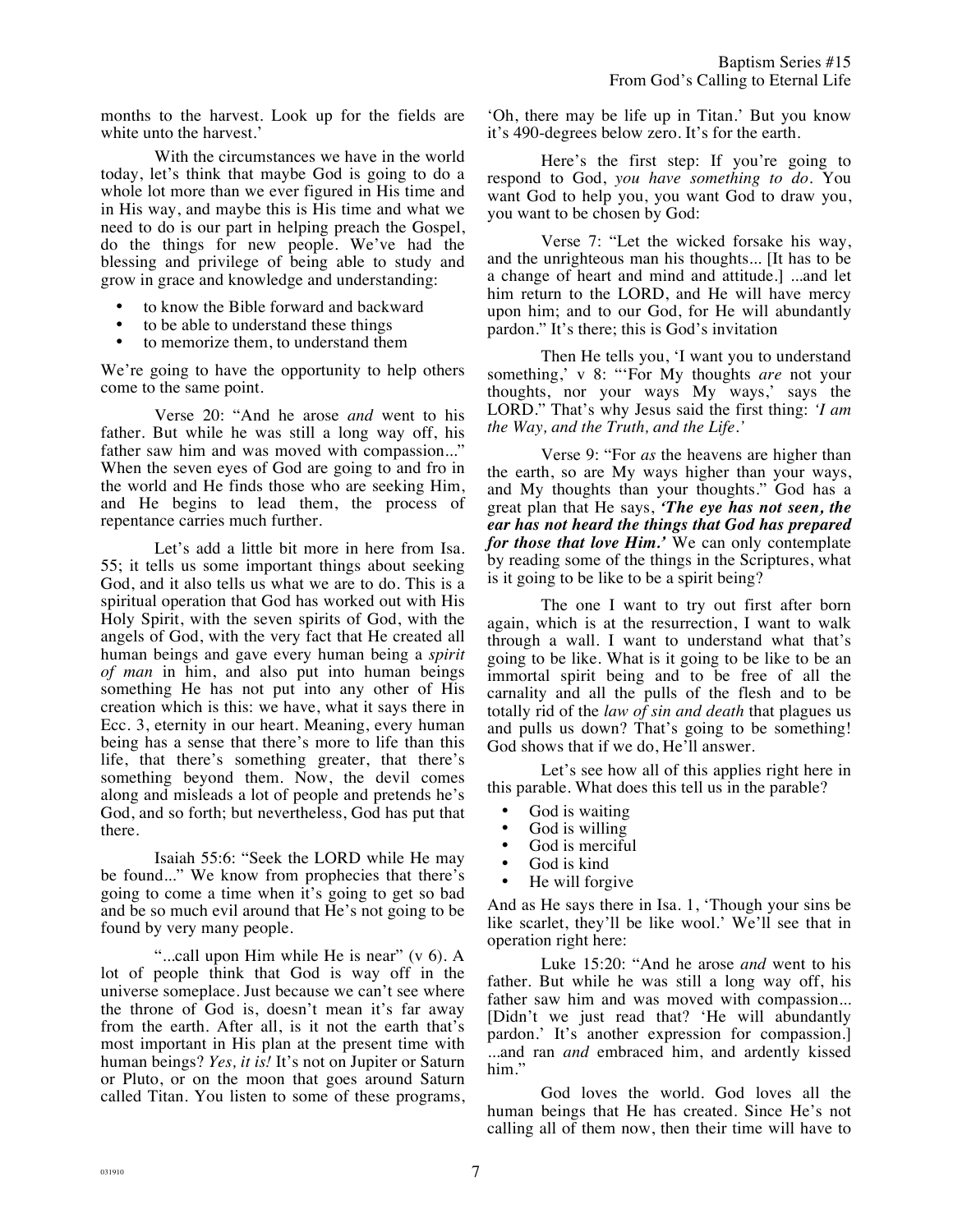come later, because God wants as many as possible to be saved, but they have to come to Him. Since God is only calling a few, choosing a few of all of those that are called, that's why we find ourselves in small groups. God has called us so that when Christ returns we are going to bring to the world the Kingdom of God. We have the greatest calling that's possible, brethren. Let's keep that in mind when we see what's happening in the world, because what is happening in the world today is not very pleasant wherever you look.

Now notice, the son had this all memorized. He probably thought it over and over again as he was feeding the swine, and as he was walking through the muck and the mire and the stench. When you're around swine you have to be careful because if you do something the wrong way, they'll attack you and run you down and eat you up. So, he practiced this:

Verse 21: "And his son said to him, 'Father, I have sinned against heaven and before you, and I am no longer worthy to be called your son.'" When we come to ourselves and we see all of our sins and all the things that we have done, we say, 'God, do you still love me?' *Yes, God does!* Notice this is a type of what's going to happen to us when we're resurrected.

Verse 22: "But the father said to his servant, 'Bring out a robe, the best robe...'" This is a type of salvation here and resurrection. Are we going to have new garments? *Yes, spiritual garments!* Going to have a new name? *Yes!*

"...and clothe him, and give *him* a ring for his hand and sandals for *his* feet" (v 22). Jesus also said that He came to 'give us life and life abundantly.' And that means *spiritually,* not just physically.

Verse 23: "And bring the fattened calf and kill *it,* and let us eat and be merry." Let's have a feast; let's have a celebration; this is a great day!

Verse 24: "For this my son was dead, but is alive again; and he was lost, but is found." And they began to be merry."

Now here comes the obedient son. He didn't recognize he had a problem. This also applies to all of us, because what are we going to do when God calls someone who's really been through the mill, and have done things we have never done, and committed sins that were only fleeting things in our minds, compared to them. Let's not act like the son who stayed back.

Verse 25: "But his elder son was in a field; and when he was coming *back, and* approached the house, he heard music and dancing. And after calling one of the servants nearby, he inquired what these things might be. And he said to him, 'Your brother has come *home*, and your father has killed the fattened calf because he has received him safe and well.' Then he was angry and would not go in...." (vs 25-28). Now comes out his sin—selfrighteousness, hatefulness toward his brother.

"...As a result, his father came out and pleaded with him. But he answered *and* said to *his* father, 'Behold, I have served you so many years, and never did I transgress your commandment; yet, you never gave me a kid, so that I might make merry with my friends; but when this son of yours came, who has devoured your living with harlots, you killed the fattened calf for him.' Then he said to him, 'Son, you are always with me, and all that *is* mine is yours. But it was fitting to make merry and rejoice because your brother was dead, and is alive again; and was lost, but is found'" (vs 28-32).

Let's take this another step further. What is it that we do after God leads us to this point? In many times this is quite an emotional and traumatic experience. Then we have to do something that God requires, because God just doesn't give eternal life out like lollipops. It's not like the Protestants say. You watch Joel Osteen, I watched him one day for five minutes, was all I could take. He says, 'Pray this prayer with me. You say, *Lord, I confess my sins. And, Lord, enter into my heart.*' And he says, 'You're born again.' That's a false Christ, that's a false way. There is no deep repentance involved.

When repentance is of the level that God wants for sin, we are to be baptized, Acts 2:38: "…Repent and be baptized each one of you in the name of Jesus Christ for *the* remission of sins, and you yourselves shall receive the gift of the Holy Spirit."

God gives you what you need now so you can have the spiritual tools to overcome the sins that you have been living in. You want those washed away. In order to do that, you have to enter in to a covenant with God. The covenant is this: *'God so loved the world that He gave His only begotten Son, that whosoever believes in Him may not perish, but may have everlasting life.'* God has already performed His part of the covenant, now He wants you to become a part of that covenant through baptism. Baptism, then, becomes your pledge and your covenant with God. This is what the Protestants don't understand. They don't understand covenant law.

Covenant law is this: *You demonstrate to God by a sacrifice that you pledge that you will perform what you have committed yourself to do or you will become like that dead animal.*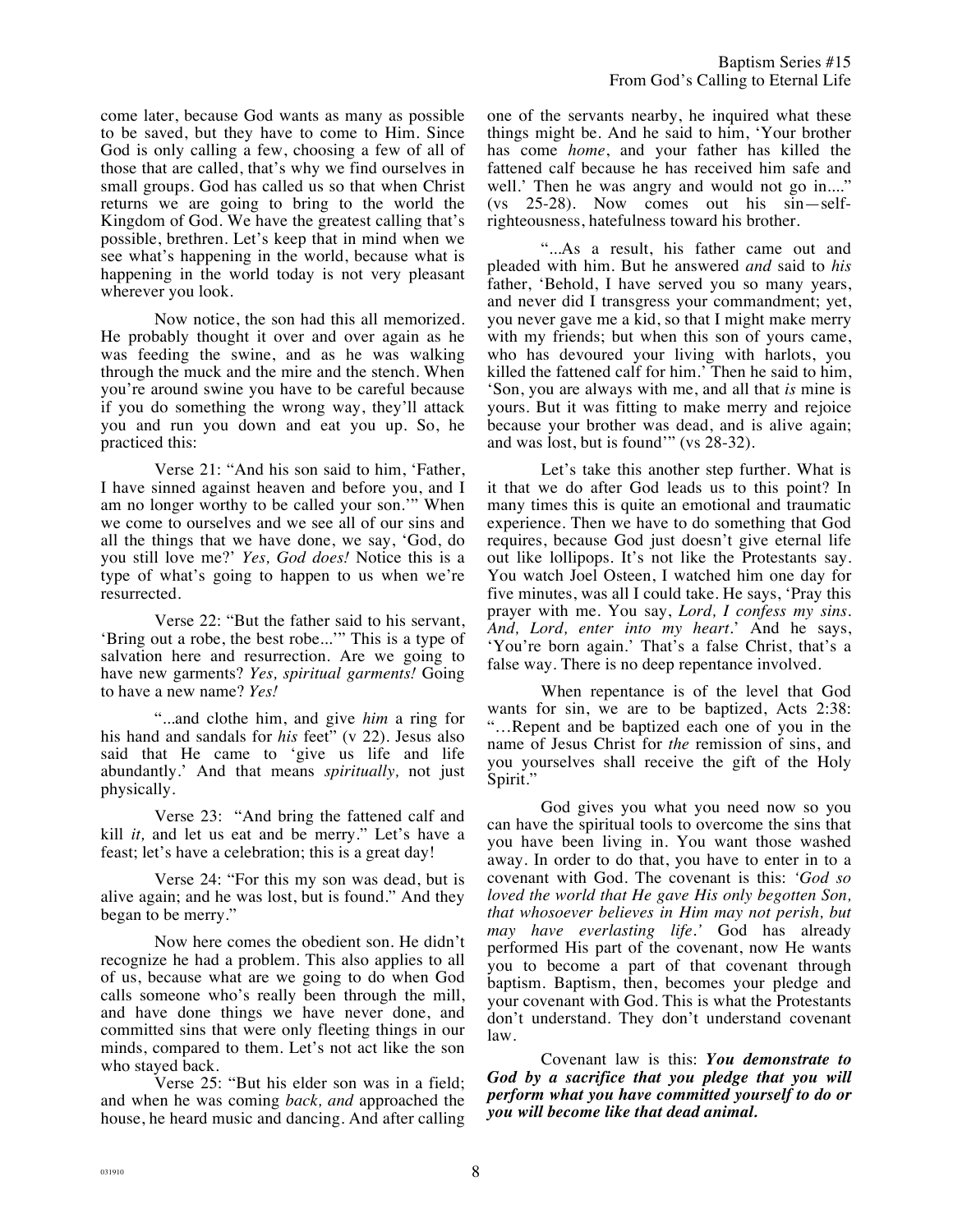So, baptism then is a *spiritual death*. You bury the old self and sin in a watery grave (Rom. 6). In this God does a spiritual thing that is very amazing: Since Christ was the Lord God of the Old Testament Who came as Jesus Christ in the New Testament, He was Creator of all human beings that have been or will be. As such, His death—because 'the wages of sin is death'—will pay for all the sins of all human beings because He gave us a nature because of the sin of Adam and Eve that is sinful. That's why all human beings sin. Now He's saying, 'I am going to give you eternal life if you pledge your life unto death as Jesus gave His life for you, but I'm going to make it easier. It will be by water baptism.'

Romans 6:1: "What then shall we say?…." Because of what God has done; Christ died for us at the appointed time. We have the Passover coming up, and that was the set appointed time. The counterfeit is Easter. The Truth is the Passover.

"...Shall we continue in sin, so that grace may abound?" (v 1). We've got our lives in a mess. We want them straightened out. We don't want to go back to the old way of living because that's going to create the same problems or worse. Just like a drug addict. They know that if they slip back in it's going to get worse. So likewise, we have to overcome sin. God gives us the tools to do it with His Spirit.

We're not to "...continue in sin that grace may abound. MAY IT NEVER BE! We who died to sin... [That's what you die to. That's what baptism is all about. *You die to the way of sin!*] ...how shall we live any longer therein? Or are you ignorant that we, as many as were baptized into Christ Jesus, were baptized into His death?" (vs 1-3).

Now we have a joint operation of God going on in our lives. God is going to do something special, because if the Father draws you to Christ, and through Christ you come to the Father, through repentance, now God is going to make an eternal covenant with you, but you've got to die first through the watery grave of baptism. Notice how he expresses it here and this is why Jesus becomes your personal Savior, because He's personally involved in forgiving you, and He's personally involved in helping you overcome sin and to grow in grace, grow in knowledge, and develop the mind of Christ.

Verse 3: "Or are you ignorant that we, as many as (were baptized into Christ Jesus, were baptized into His death? Therefore, we were buried with Him through the baptism into **the** death…" (vs 3-4). What does that mean? *That means that God the Father is taking that sacrifice of Jesus Christ and is personally applying it to every repentant sinner!* And furthermore, puts us in a relationship with God, that as we grow and change and overcome sin within:

- we need to have our minds changed
- we need our hearts changed
- we need our emotions changed

so that we can come to God and have those sins forgiven whenever we confess them. That's quite an exchange! Here is what it is:

"…buried with Him through **the** baptism... [there's only one] ...into **the** death... [Christ's death] ...so that, just as Christ was raised from *the* dead by the glory of the Father, in the same way, we also should walk in newness of life" (v 4).

We're not going to now walk in the way of sin. We're going to walk

- in the way of Christ
- in the way of the commandments of God  $\checkmark$  led by the Spirit of God
	- $\checkmark$  with Christ in us
	- $\checkmark$  God the Father in us

## *Spiritually! 'Walk in newness of life!'*

Now notice what God does with this operation, because a covenant is absolutely binding. You don't walk away from a covenant. It's irrevocable. Christ's death was irrevocable. God is applying that to our sins.

Verse 5: "For if we have been conjoined together in the likeness of His death..." Taking the death of Christ, applying it to you in that watery grave, so you are conjoined in that perfect sacrifice of God and that is your life. That's quite a tremendous thing!

"...if we have been conjoined together in the likeness of His death, so also shall we be *in the likeness* of *His* resurrection" (v 5).

Put in your notes there Rev. 1:13 about the glory of Christ. Matt. 17 this gives us a little vivid picture of it. We put to death the old model. Now let's see the promise of the new model that we will be in the likeness of His resurrection. He took Peter, James, and John with Him up to the Mount of Transfiguration.

Matthew 17:2: "And He was transfigured before them; and His face shined as the sun, and His garments became white as the light." God wants us to be born again into His kingdom as spirit beings, His very sons and daughters, and to live forever. This is what Christ looks like in spirit.

Verse 3: "Then behold, there appeared to them Moses and Elijah talking with Him…. [this is a vision showing what it's going to be like] …And Peter answered *and* said to Jesus, 'Lord, it is good for us to be here. If You desire, let us make three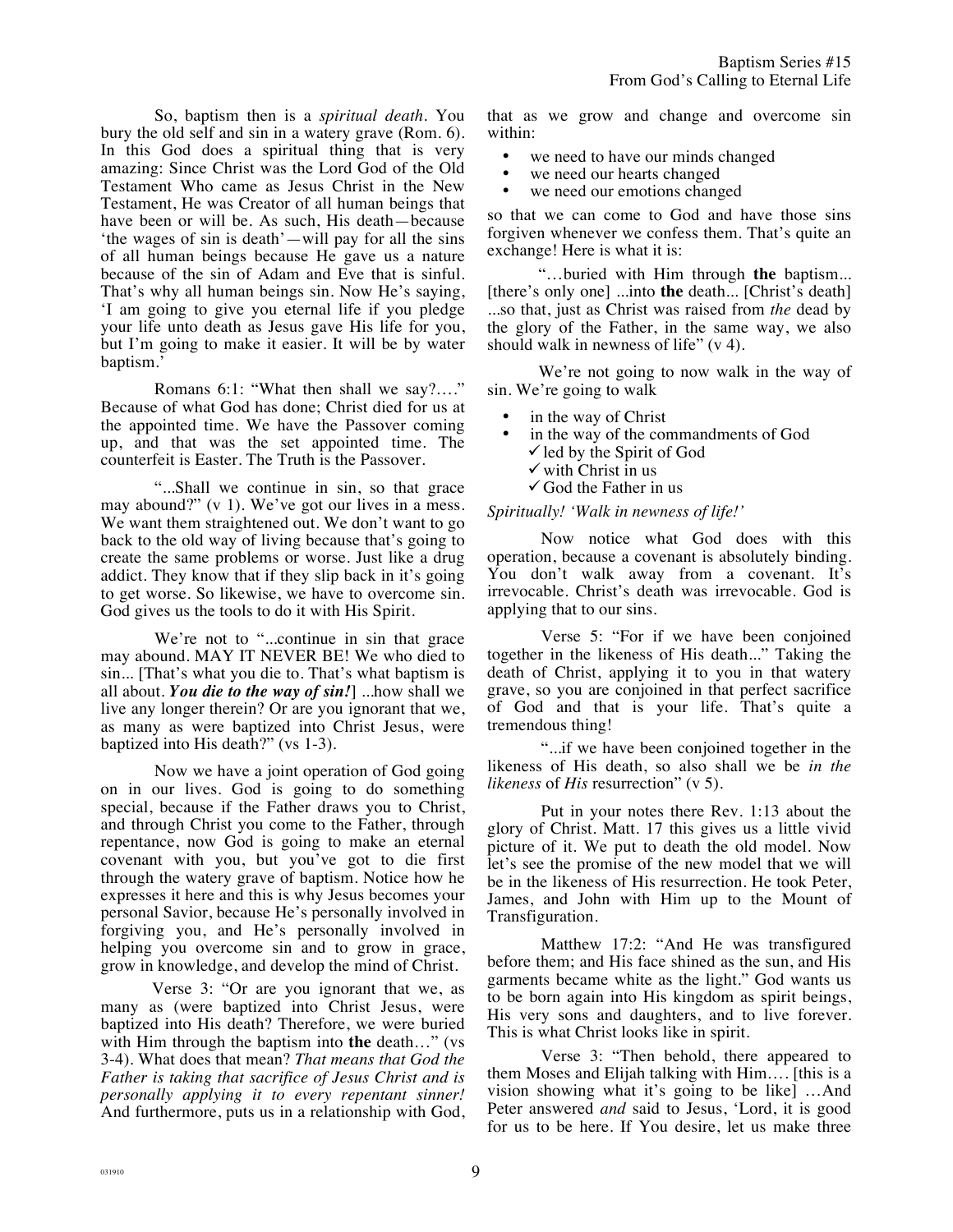tabernacles here; one for You, and one for Moses, and one for Elijah.' While he was speaking, a bright cloud suddenly overshadowed them; and behold, a voice out of the cloud said, 'This is My Son, the Beloved, in Whom I delight. Listen to Him!'" (vs 3- 5).

So likewise, when Jesus' sacrifice is applied to us and we're conjoined to that death, we're going to be raised in the likeness of what Christ is like now in His glorified form. That's why we need to listen to Him.

Later then He said, v 9: "Tell the vision to no one until the Son of man has risen from *the* dead."

This becomes so awesome, so fantastic of what God is going to do for us that to use the modern phrase, it is 'mind-blowing.' God's calling is greater than anything we can imagine. It gives us some hints of it here:

Philippians 3:20: "But for us, the commonwealth *of God* exists in *the* heavens, from where also we are waiting for *the* Savior, *the* Lord Jesus Christ; Who will transform our vile bodies..." (vs 20-21). I tell you, the older we get the more run down we become, the more we understand what it means 'vile bodies.'

"...that they may be conformed to His glorious body according to the inner working of His own power, *whereby He is able* to subdue all things to Himself" (v 21).

Rom. 6 takes us from where we were to where God wants us to go. It takes us from what we are and were to what God wants us to become. That's why it says that the glory that God has for us is not worthy to be compared with the things that are in the world.' This is why we are in that covenant. The covenant of conjoined death, as if we, because of our sins, were crucified on that cross with Christ, because Paul says, 'I am crucified with Christ, nevertheless, I live.' That's through the operation of baptism.

Romans 6:5: "For if we have been conjoined together in the likeness of His death, so also shall we be *in the likeness* of *His* resurrection. Knowing this, that our old man was co-crucified with *Him* in order that the body of sin might be destroyed..." (vs 5-6).

After we come up out of the watery grave. And by the way, if you didn't come up out of the watery grave, you would be dead. That's why God gave it easier for us. We are symbolically crucified, we die in the watery grave, die to sin and are conjoined to the very sacrifice of Christ, so that the body of sin, which is all up here between our ears this is where most of the sin goes on. It takes place here before it's manifested out openly. So, now we begin working on overcoming.

"...co-crucified with *Him* in order that the body of sin might be destroyed, so that we might no longer be enslaved to sin; because the one who has died *to sin* has been justified from sin. Now, if we died together with Christ, we believe that we shall also live with Him, knowing that Christ, having been raised from *the* dead, dies no more; death no longer has any dominion over Him. For when He died, He died unto sin once for all; but in that He lives, He lives unto God" (vs 6-10). Here becomes the dedication of our lives from this point forward.

Verse 11: "In the same way also, you should indeed reckon yourselves to be dead to sin, but alive to God through Christ Jesus our Lord. Therefore, do not let sin rule in your mortal body by obeying it in the lusts thereof. Likewise, do not yield your members as instruments of unrighteousness to sin; rather, yield yourselves to God as those who are alive from *the* dead, and your members *as* instruments of righteousness to God. For sin shall not rule over you because you are not under law..." (vs 11-14). You have been forgiven. This does not mean that you do not keep the Law. But that means you are not under Law for this relationship with God

"...but under grace" (v 14). How to keep the commandments and everything else is explained later. This does not have anything to do with doing away with the laws of God as the Protestants misinterpret it. That's what God is doing. He continues to do it in our lives today. When we're going through all the troubles. I'm going to talk about some troubles. I'm going to talk about *political solutions do not solve spiritual problems.* We're going to talk about some of the things that we may be immediately confronted with.

ObamaCare is not just healthcare, it is *control and it is communist oppression!* Because *this nation, blessed of God, has turned its back on God,*  and that's the punishment for us.

How many people will recognize that *that is God's judgment upon us* for treating God and His Word and His way, as a nation, the way that we have and repent? *Don't know, we'll have to see!* 

Remember, *God creates crises for the purpose of judgment and repentance!*

Scriptural References:

- 1) Matthew 22:14
- 2) Matthew 13:18-23
- 3) 2-Chronicles 15:1-9
- 4) John 6:44-45